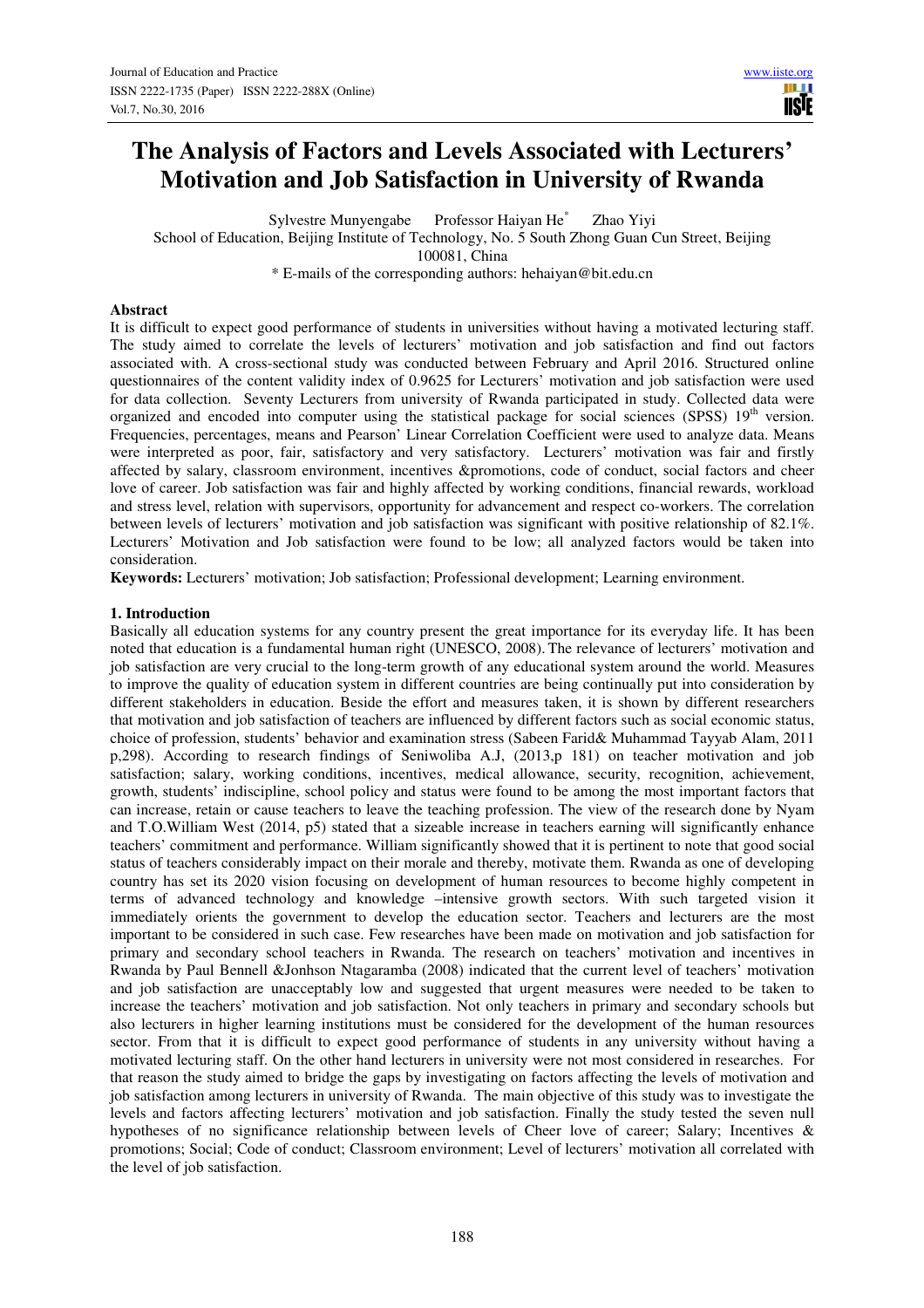#### **2. Review of Literature**

Schools or other any organizational structures shape on level of their employees' motivation and job satisfaction. Job satisfaction is defined as "an individual's reaction to the job experience" (Berry, 1997). According to Griffin (2013), motivation involves a series of modifying and directing human behaviors into desired patterns of work. For any kind of job, it is very important to consider various components that are vital to job satisfaction. Such factors are important because they all influence the way a person behaves about the intended job. These factors include the following: pay, promotion, benefits, supervisor, co-workers, work conditions, communication, safety, productivity, and the work itself. For any company or social organization' administrators or managers have different considerations about effects of these components to their employees. It is very important for them to know the level of motivation and job satisfaction of their employees. Problems related to motivation of employees are not only found in education systems but also affect and have an influential impact in other social systems and organizations. Some might think that pay is considered to be the most important component in job satisfaction, but this has not been found to be true. Employees are more concerned to work in an environment they enjoy even if it requires the combination of effort to maintain them motivated and satisfied at work. Teachers' motivation and job satisfaction has been brilliant topic in three decades ago; research on the shortage and quality of teachers gradually showed interest in work values and job motives. The motivation of teachers in their career has been focused in many researches for developed countries (Cameron, Berger, Lovett and Baker, 2007; Richardson and Watts, 2005, 2006; Younger, Brindley, Pedder and Hagger, 2004; Hargreaves, 2007; Malmberg, 2006; OECD, 2005). Career motivation was not been only focused but also researchers were paying their attentions to international comparative research in the area of teachers' motivation and job satisfaction (Sharma, Forlin, Loreman and Earle, 2006; Kyriacou, Hultgren and Stephens, 1999). Remarkably, Bennell and Akyeampong (2007) combined 70 main findings and recommendations of an international research project on teacher motivation and incentives in sub-Sahara Africa and South Asia. The great importance was attached on the study of teacher career motivation, in the hope of attracting, developing and retaining effective teachers in less developed countries by the United Nations Educational Scientific Cultural Organization (UNESCO, 2006a, 2006b). On the hand of Brookhart & Freeman, (1992) in their presentation showed how the motivation on career choice is influenced by intrinsic, altruistic and extrinsic groups. Different measures were built to boost teachers' motivation and job satisfaction. At the hand of Johnson, Susan Moore (1986), three theories of motivation and productivity were developed. These include: (1) Expectancy theory where individuals are more likely to strive in their work if there is an anticipated reward that they value, such as a bonus or a promotion, than if there is none, (2) Equity theory in which Individuals are dissatisfied if they are not justly compensated for their efforts and accomplishments, and (3) Job enrichment theory the theory in which workers are more productive when their work is varied and challenging. The first two theories are justification for merit pay and career ladders, and the third suggests differentiated staffing, use of organizational incentives, and reform-oriented staff development. It has been recognized that teachers' motivation doesn't only rely on external factors but the most important is also to consider the internal factors. According to Frase 1989; Frase 1992; Lortie 1976; Mitchell, Ortiz, and Mitchell 1987 who offered the main reason why measures relying on external rewards have been insufficient. Frase declared that there is overwhelming research evidence where he reached to show that teachers enter teaching to help young people to learn; He also showed that most gratifying reward for teachers is to accomplish that goal and the work-related factors most important to teachers are those that allow them to practice their craft successfully .

# **2.1. Theoretical Approach on Motivation and Job Satisfaction**

#### *2.1.1. Self-Determination Theory*

This study reviewed many theories including Self Determination Theory by Deci & Ryan (1985 &1991); it is the motivational theory that allows understanding and explaining of motivation. It is a theory that facilitates the identification of the different social context factors that come affect motivation. This theory proposed the existence of different types of self-determined motivations which have a significant impact on the development of the individual (Piché, 2003). The theory of self-determination presents three psychological needs on the basis of human motivation. These needs are: Autonomy, competence and social relatedness. When these three needs are present, it should lead to a feeling of well-being in the individual. Deci and Ryan (1985) propose the existence of different types of self-determined motivations which are characterized by different levels of autonomy. Different concepts of self-determined motivation are explained as intrinsic, extrinsic motivation, and amotivation.

#### **Intrinsic; Extrinsic motivation &Amotivation**

This theory originally presented by Richard Deci in 1975 and enriched by Deci and Ryan (1985) allows distinguishing two types of motivation:

• **Intrinsic motivation:** Doing something because it is interesting and enjoyable. Once an individual is intrinsically motivated for an activity, he/she may wish to do this activity for the pleasure that gives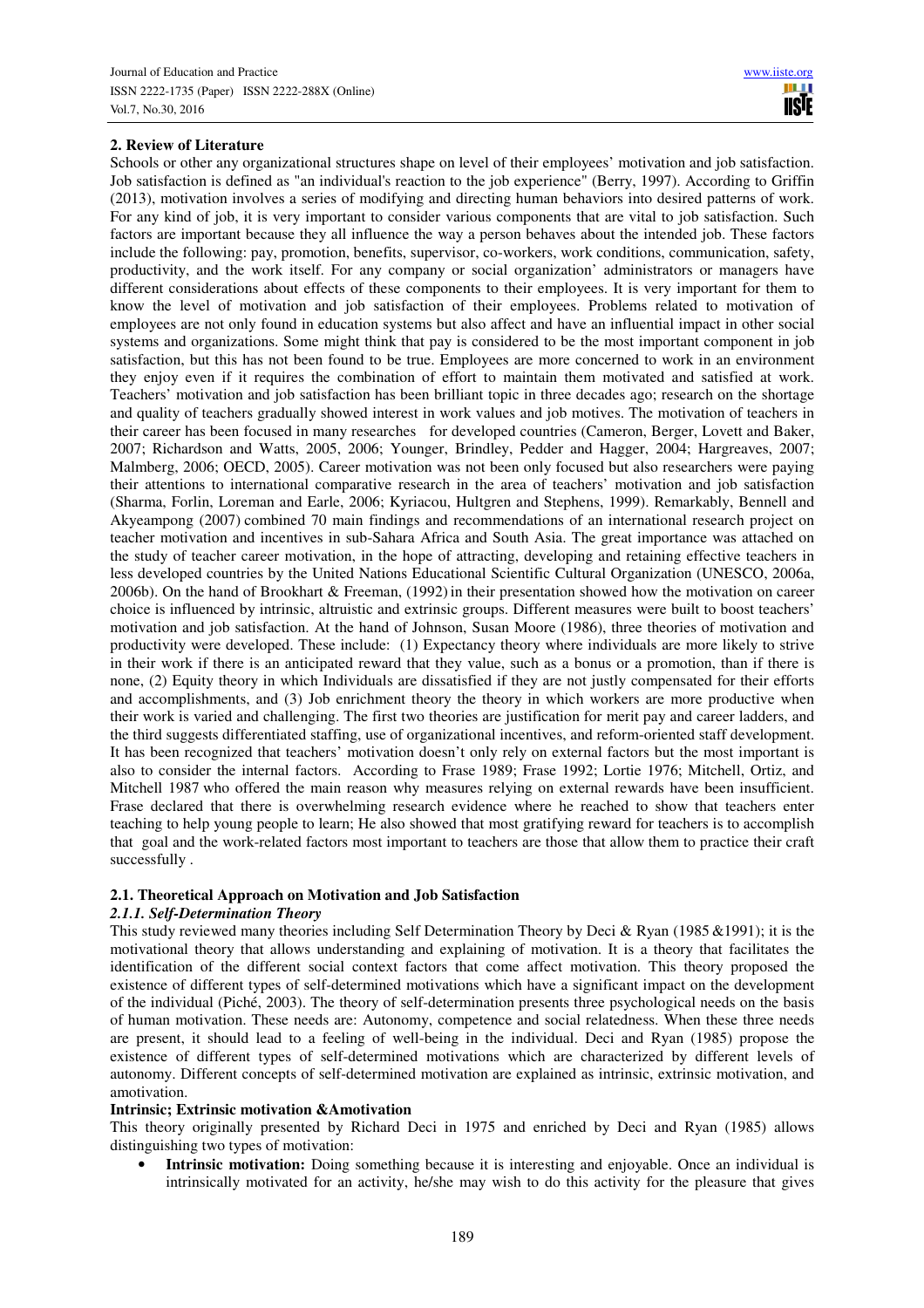him/her its execution. Intrinsically motivated lecturers, teachers, students or other any other kinds of human beings do not hesitate to put in more effort and do more deeply their activities to achieve their plans.

- **Extrinsic motivation**: 'Doing something because it leads to a separate outcome. If an individual is externally motivated to do an activity, he/she will do perfectly this activity because of being pushed by external elements or for a reward provided to that activity (examples: competitions, punishment, reward and social pressure)
- **Amotivation:** Intrinsic and extrinsic types of motivations are complemented by the amotivation. It is illustrated as the absence of motivation self-determined in the individual. It can be said to be the consequence of the inability of the individual to perceive a link or a relationship between what he does and the results to obtain later. In this situation, the individual has the feeling of being subjected to factors out of control. It can be simply showed by any individual performing any task without intending its benefit (Piché, 2003).

The effect of external and internal motivation factors on human being' level of motivation and job satisfaction is summarized as following:

| Motivation<br>Satisfaction | Job | $\pm$ (Internal+ External factors of motivation<br>and job satisfaction | Amotivation<br><b>Dissatisfaction</b> | iob |
|----------------------------|-----|-------------------------------------------------------------------------|---------------------------------------|-----|
|                            |     |                                                                         |                                       |     |

# *2.1.2. Maslow's Theory of Motivation /Satisfaction (1943).*

The theory of motivation by Maslow is among wide important theories of motivation and satisfaction (Weihrich & Koontz, 1993:468). He stated and built the theory Humanistic Psychology and Clinic experiences and identified 5 levels of need hierarchy arranged from the lowest to the highest from the bottom. Highest level of Needs

Level 5: Self-Actualization (self-fulfillment and accomplishment through personal growth) :The need to realize one's potentialities for continued self-development and the desire to become more and more of what one is and what one is capable of becoming

**Level 4**: Esteem/Achievement needs: Explained as prestige given by others (Adequacy, strength, freedom, autonomy or independence). It refers also on status, recognition, appreciation, and prestige. Generally it this the need for self-esteem or self-worth)

Level 3: Social Needs (Develop close associations with others): Giving and receiving of love, friendship, affection, belonging, association, and acceptance.

**Level 2**: Safety needs (physical protection): This includes any kind of Protection against danger, threat, and deprivation.

Leve11: Physical needs: These needs are related to food, clothing, shelter, sex (basic requirements for life).

Lowest level of needs

According to Abraham Maslow's View of believing that man is inherently good and argued that individuals possess a constantly growing inner drive that has great potential. The hierarchy system of needs devised by Maslow in1954 is a commonly used scheme for classifying human motives. It involves five categories of motives arranged with lower-level needs on the bottom which must be satisfied first, before the higher level needs come into consideration (Wallace, Goldstein and Nathan 1987, 277).

# *2.1.3. Herzberg's Two-Factor Theory (1959).*

According to Hall and Williams (1986, p6) this theory is presented and called the Two -Factor theory and focuses on those sources of motivation which are pertinent to the accomplishment of work. Herzberg views indicated that there are job-satisfiers (motivators) related to the job contents and job-dissatisfies (Hygiene factors) are concerned with the job context. Motivators include Achievement, Recognition, Work itself, Responsibility and Advancement (Promotion & Growth). The hygiene factors do not 'motivate/satisfy' rather 'prevent dissatisfaction.' These factors are contextual such as, Company policy, Administration, Supervision, Salary, Interpersonal relations, Supervisor, and Working conditions (Hall and William ,1986, 6).From the views of this theory it is drawn that Hygiene factors are very influential to ensure that an employee is not dissatisfied and motivation factors on the other hand are needed in order to motivate an employee to higher performance.

*2.1.4. Theory X & Y (Douglas McGregor) (1960)* 

In the book "The Human Side of Enterprise" published by Douglas McGregor in 1960 in which he examined the theories on behavior of individuals at work, and came to formulate the two models which are represented by Theory X and Theory Y. The Examinations in the book "The Human Side of Enterprise" published in 1960 revealed the following assumptions: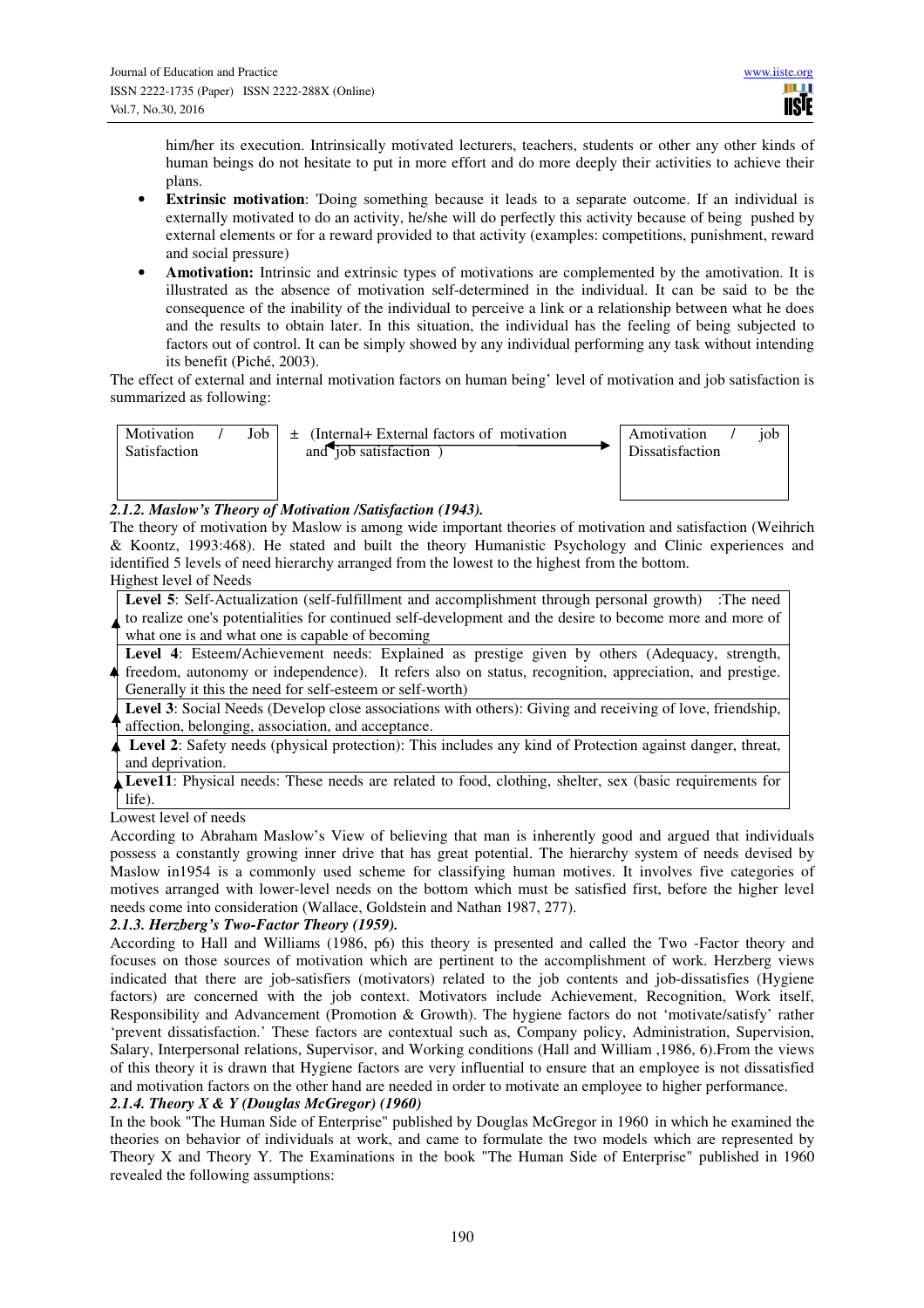# **Theory X Assumptions**

In general human being has an inherent dislike of work and will avoid it if he can. The Theory X assumes that employees are naturally unmotivated and dislike working, and this encourages an authoritarian style of management. According to this view, management has to play a key important role get things done:

- Naturally people dislike working; most people must be controlled and threatened before they will work hard enough.
- The high number of human being prefers to be directed, dislikes responsibility, is unambiguous, and desires security above everything.
- These assumptions lie behind most organizational principles today, and give rise both to "tough" management with punishments and tight controls, and "soft" management which aims at harmony at work.
- Some of these may be considered as "wrong" because man needs more than financial rewards at work, he also needs some deeper higher order motivation - the opportunity to fulfill himself.

# **Theory Y Assumptions**

It is built on and shown as a participative style of management that is de-centralized. It assumes that employees are happy to work, are self-motivated and creative, and enjoy working with greater responsibility. It assumes that workers:

- Take responsibility and are motivated to fulfill the goals they are given. Seek and accept responsibility and do not need much direction.
- Consider work as a natural part of life and solve work problems imaginatively.
- The expenditure of physical and mental effort in work is as natural as play or rest.
- Control and punishment are not the only ways to make people work, man will direct himself if he is committed to the aims of the organization.

Basing on the listed assumptions ones may draw conclusions regarding motivation, Management style and control, work organization, rewards and appraisal to reach on the targeted goal of the organizations.

# **3. Materials and Methods**

# **3.1. Design, Population, Research instrument and its Validity.**

The design of the study was mainly a descriptive survey type. It also adopted the descriptive co relational design since it explored the relationship between the independent variable and the dependent variable. Seventy lecturers both male and female from university of Rwanda participated in the study. The selection of respondent to be sent the questionnaire was randomly done. Online structured questionnaires were used to collect data from respondents. Questionnaires were sent to respondents by email and returned back by email to the researcher. It was composed by questions in three parts. The first part was composed by 5 items to determine the profile of respondents. Lecturers motivational' level and job satisfaction were respectively determined in the second and third parts. Each part was composed by 6 factors and divided in 40 items. Levels of factors, independent variable and dependent variable were measured by using different rating items such as strong agree (SA), agree (A), disagree (DA) and strong disagree (SD). To ensure the validity of questionnaire it has been made different suggestions, correction and adjustments from experts and supervisors. To determine if the questionnaire was valid a minimum Content Validity Index (CVI) of 0.7 was used considered to that one suggested by Amin (2005), as shown in table 1A. Based on 0.975 calculated content validity index of independent variable and 0.950 of dependent variable both were combined and yielded an overall CVI of 0.9625; From that it was declared excellent and recommended to be used for data collection compared to 0.7 suggested by Amin (2005). **Table 1A: Content Validity Index** 

| <b>Ouestionnaires</b>                                                |           | Number irrelevantNumber relevant |            |
|----------------------------------------------------------------------|-----------|----------------------------------|------------|
|                                                                      | questions | questions                        | <b>CVI</b> |
| 1. Questions to Determine the levels of factors affecting lecturers' |           | 39                               | 0.975      |
| motivations and the level lecturers' motivation                      |           |                                  |            |
| 2. Questions to Determine the levels of factors affecting job 2      |           | 38                               | 0.95       |
| satisfaction and the level of job satisfaction among lecturers       |           |                                  |            |

CVI=R/N: Where R refers to the number of questions declared valid and N is the total of all questions. Average CVI =  $(0.975+0.95)/2 = 0.9625$ 

#### **3.2. Data Gathering Procedures**

Because of the covered area and distance the researcher adapted the methodology of using online questionnaire. The researcher briefed the respondents by introductory letter to motivate them and show how to fill the questionnaire. Besides all those measures the researcher also decided again to indicate and include guidelines in the questionnaire. During data collection' phase, respondents were asked to give responses to all the items in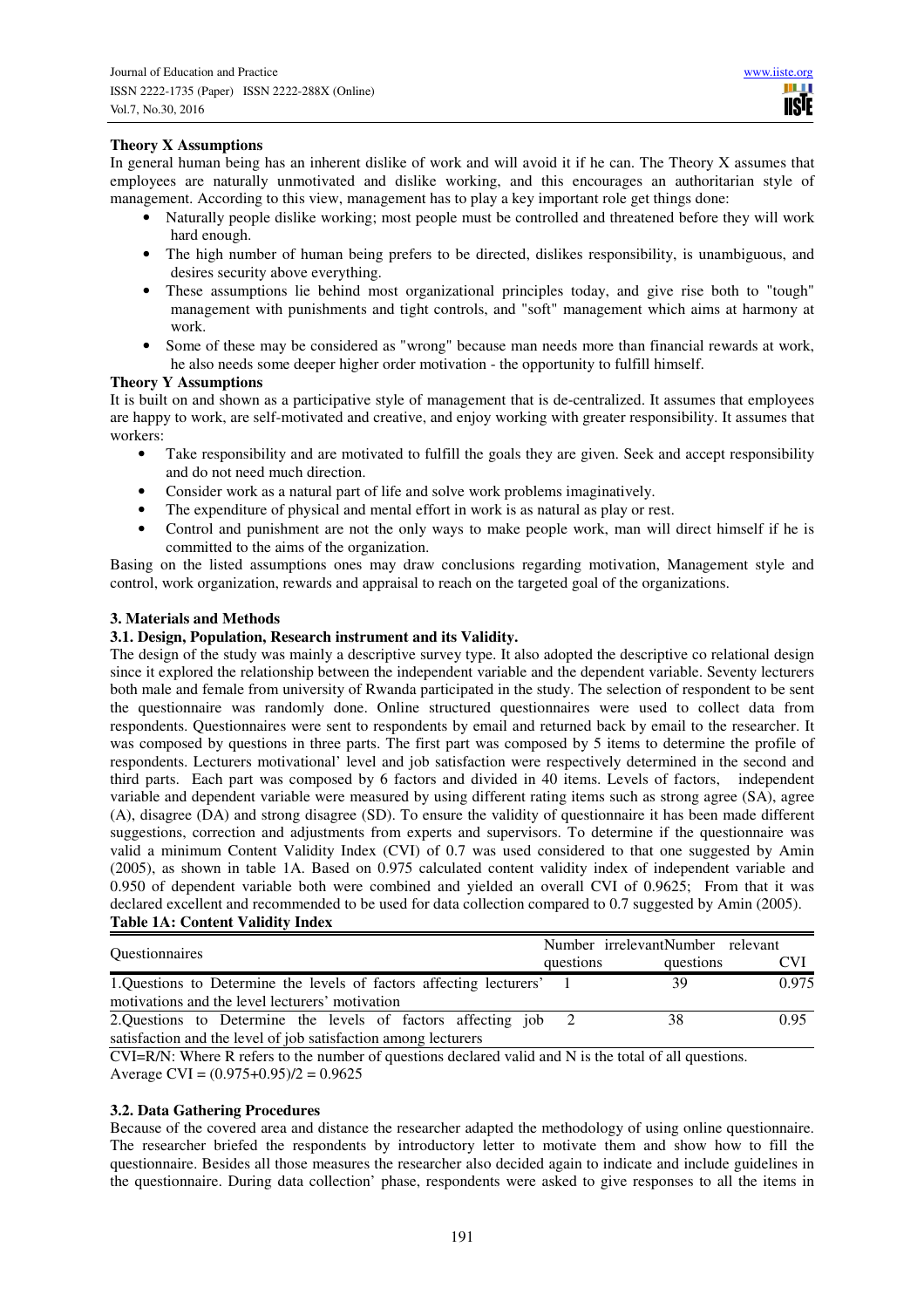questionnaire. After that, the filled questionnaires were sent to the researcher, organized and encoded into computer using the statistical package for social sciences (SPSS)  $19<sup>th</sup>$  version.

# **3.3. Data Analysis**

Data on the first part of questionnaire concerning the profile of respondents were analyzed using frequencies and percentage distributions. Means were used to determine the levels of lecturers' motivation and job satisfaction. Means were also used in identification of ranks of factors affecting both independent and dependent variables. The numerical values and response modes used to interpret the means are presented in tables 1B.

# **Table1B: Interpretation of numerical values of means.**

| Mean range | <b>Description</b> | Interpretation    |  |  |
|------------|--------------------|-------------------|--|--|
| 3.26-4.00  | Strong agree       | Very satisfactory |  |  |
| 2.51-3.25  | Agree              | Satisfactory      |  |  |
| 1.76-2.50  | Disagree           | Fair              |  |  |
| 1.00-1.75  | Strong disagree    | Poor              |  |  |

A Pearson Linear Correlation Co-efficient (PLCC) was used to determine the significance of relationships between: (1) levels of six factors affecting motivation, (2) level of lecturer's motivation all correlated with job satisfaction.

# **3.4. Ethical Considerations**

The full confidentiality and secrecy were guaranteed to the respondents by the following activities: a) respondents' names could not figurate in the study, b) coding of all questionnaires c) respondents signed the informed consent and d) findings were presented in generalized manner.

# **4. Data analysis, Results and Discussion**

The analyzed data were collected from seventy lecturers from university of Rwanda. Both male (91. 4%.) and female(8.6%) participated in the study.

# **4.1. Level of Lecturers' Motivation**

Factors such as cheer love of the career, salary, incentives & promotion, social factors &students, code of conduct (avoiding punishment) and classroom environment were set to analyze intrinsic , extrinsic and altruism motivations of lecturers in universities. The  $4<sup>th</sup>$  level of Likert scale was used to interpret factors. Possible items were constructed in each factor to demonstrate the current level of lecturers' motivation. The discussion of all items in each factors are outlined in subsection of this part. Findings concerning the level of motivation among lecturers in Rwanda (table 2.1) revealed a fair motivational level with grand mean of 2.365. The level of lecturers' motivation was yielded from the combination of six factors. Starting at highest rank the factors were arranged as follows: cheer love of career (internal motivation) was ranked to be satisfactory (mean: 2.57), social factors ranked satisfactory (mean: 2.533) while the remaining factors were interpreted as fair these include: code of conduct (mean: 2.338), promotions and incentives (mean: 2.334), classroom environment (mean: 2.28) and salary with the mean of 2.13. From above results it has been noted that internal motivation (cheer love of career) highlighted a very big influence in increasing the level of motivation compared to other factors while salary was noted to be the factor that tend to reduce the level of motivation. The findings of the study also showed the tendency of each factor towards the level of motivation. From the highest negative impact to reduce the level of motivation they were ranked as follows: Salary > Classroom conditions>Incentives &Promotions>Code of conduct>Social factors> cheer love of career.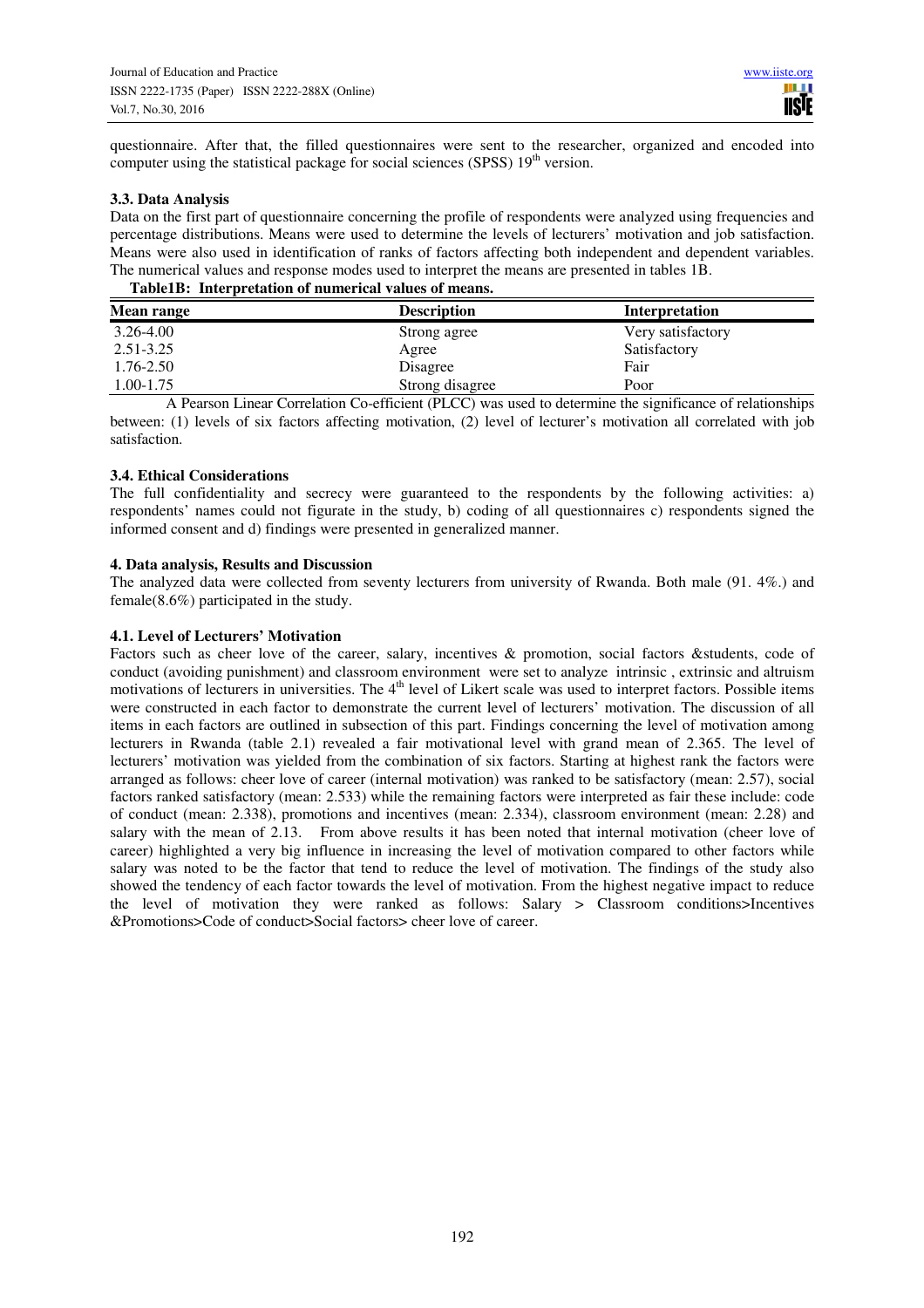#### **Table 2: Level of Lecturers 'motivation**

|                                                                                              | N  |        |        |                |
|----------------------------------------------------------------------------------------------|----|--------|--------|----------------|
| Items &Rank<br>1. Cheer love of career                                                       |    | Sum    | Mean   | Std. Deviation |
|                                                                                              |    |        |        |                |
| I choose the teaching career because I like it.                                              | 70 | 208.00 | 2.9714 | .79803         |
| I can't change this career because it is my preference from the beginning.                   | 70 | 195.00 | 2.7857 | .75934         |
| When I teach, I feel being motivated of that.                                                | 70 | 190.00 | 2.7143 | .80114         |
| I have set my own objectives to enjoy the lecturing job.                                     | 70 | 189.00 | 2.7000 | .68841         |
| No other factors that pushed me to select the lecturing job.                                 | 70 | 174.00 | 2.4857 | .73707         |
| I am not interested to get other jobs because I like to be a lecturer.                       | 70 | 172.00 | 2.4571 | .81090         |
| My lecturing job doesn't depend on the salary even if my salary may be reduced I can't 70    |    | 133.00 | 1.9000 | .76424         |
| change my job.                                                                               |    |        |        |                |
| Mean average                                                                                 |    |        | 2.57   |                |
| 2.Salary                                                                                     |    |        |        |                |
| My salary doesn't affect negatively my teaching activities                                   | 70 | 169.00 | 2.4143 | .75167         |
| I receive my salary on time                                                                  | 70 | 159.00 | 2.2714 | .79712         |
| With my salary I hope to improve and succeed my plans                                        | 70 | 154.00 | 2.2000 | .86141         |
| Nobody in superiors has right to decide on my salary or obliges me to give its part to other | 70 | 150.00 | 2.1429 | .76681         |
| social activities                                                                            |    |        |        |                |
| I have a reasonable salary                                                                   | 70 | 150.00 | 2.1429 | .70784         |
| My salary motivates me to work hard.                                                         | 70 | 149.00 | 2.1286 | .65765         |
| I appreciate the way my teaching activities are considered in terms of payment.              | 70 | 145.00 | 2.0714 | .66641         |
| My salary is good compared to the work I do                                                  | 70 | 144.00 | 2.0571 | .61115         |
| My salary is sufficient to equip me and my relatives in all necessities.                     | 70 | 138.00 | 1.9714 | .72174         |
| My superiors do all necessities to increase my salary                                        | 70 | 137.00 | 1.9571 | .71090         |
| Mean average                                                                                 |    |        | 2.1357 |                |
| 3. Promotions and incentives                                                                 |    |        |        |                |
| The way promotions are given motivates me to work hard so that I can be promoted.            | 70 | 172.00 | 2.4571 | .55653         |
| Promotion is based on lecturers' performance.                                                | 70 | 171.00 | 2.4429 | .65132         |
| I do really appreciate the way lecturers are promoted.                                       | 70 | 160.00 | 2.2857 | .56831         |
| Incentives given are relevant compared to the work I do.                                     | 70 | 158.00 | 2.2571 | .62983         |
| There is a good established way to motivates lecturers by giving incentives.                 | 70 | 156.00 | 2.2286 | .66314         |
| Average                                                                                      |    |        | 2.3342 |                |
| 4. Social factor                                                                             |    |        |        |                |
| I am interested to help students because they are interested themselves to learn.            | 70 | 185.00 | 2.6429 | .59064         |
| I am motivated by the way the society considers my everyday effort in lecturing.             | 70 | 179.00 | 2.5571 | .58075         |
| I am considered important person in attaining the country vision.                            | 70 | 177.00 | 2.5286 | .53083         |
| Students 'effort in learning and ambitions motivate me to help them.                         | 70 | 176.00 | 2.5143 | .73707         |
| I am motivated by respect students pay to me.                                                | 70 | 175.00 | 2.5000 | .67566         |
| The students 'discipline motivates me to do my job.                                          | 70 | 172.00 | 2.4571 | .69545         |
| <b>Mean Average</b>                                                                          |    |        | 2.5333 |                |
|                                                                                              |    |        |        |                |
| 5. Code of conduct (punishment avoidance)                                                    |    |        |        |                |
| The way the code of conduct is set doesn't interrupt me                                      | 70 | 179.00 | 2.5571 | .69440         |
| Lecturers are same towards the code of conduct.                                              | 70 | 175.00 | 2.5000 | .58359         |
| There is no injustice in handling issues related to job performance.                         | 70 | 166.00 | 2.3714 | .59397         |
| Lecturers' opinions are considered when they are suggested in decision making.               | 70 | 154.00 | 2.2000 | .71424         |
| Lecturers are well treated at work and their challenges are solved.                          | 70 | 154.00 | 2.2000 | .71424         |
| I do perform well my work to avoid punishment.                                               | 70 | 154.00 | 2.2000 | .89443         |
| <b>Mean Average</b>                                                                          |    |        | 2.3380 |                |
| 6. Classroom' environment                                                                    |    |        |        |                |
| I am self-confident in classroom management                                                  | 70 | 195.00 | 2.7857 | .69975         |
| Students' performance motivates my lecturing activities.                                     | 70 | 179.00 | 2.5571 | .62868         |
| I am not stressed by examination processes.                                                  | 70 | 165.00 | 2.3571 | .72303         |
| The number of students doesn't affect me in my teaching activities.                          | 70 | 141.00 | 2.0143 | .82520         |
| The university disposes all required teaching material.                                      | 70 | 140.00 | 2.0000 | .74211         |
| The class size and disposal don't affect me while teaching.                                  | 70 | 138.00 | 1.9714 | .68040         |
| Mean average                                                                                 |    |        | 2.2809 |                |
| <b>Grand Mean &amp;Interpretation</b>                                                        |    |        | 2.3653 | Fair           |

Source: Primary data collected in 2016

*4.1.1. Cheer love of the Career.* 

Findings presented in table 2 concerning the cheer love of career showed this factor to be ranked the first with less negative impact on the level of motivation among lecturers. Items such as: I choose the teaching career because I like it(mean:2.97) , I can't change this career because it is my preference from the beginning (mean: 2.78 ),When I teach, I feel being motivated of that(mean:2.71) and I have set my own objectives to enjoy the lecturing job(mean:2.70) were ranked satisfactory. This indicates that lecturers are internally motivated not only they like lecturing but also they create their own facilities to enjoy their job. Other items were interpreted as fair these include: No other factors that pushed me to select the lecturing job (mean: 2.48), I am not interested to get other jobs because I like to be a lecturer (mean: 2.45) and my lecturing job doesn't depend on the salary even if my salary may be reduced I can't change my job (mean: 1.9). This may be interpreted as the will of the internal motivation which goes in pair with external motivation where lecturers have to satisfy their needs similar as quoted by Weihrich & Koontz, 1993:468; Williams (1986, 6) in their studies.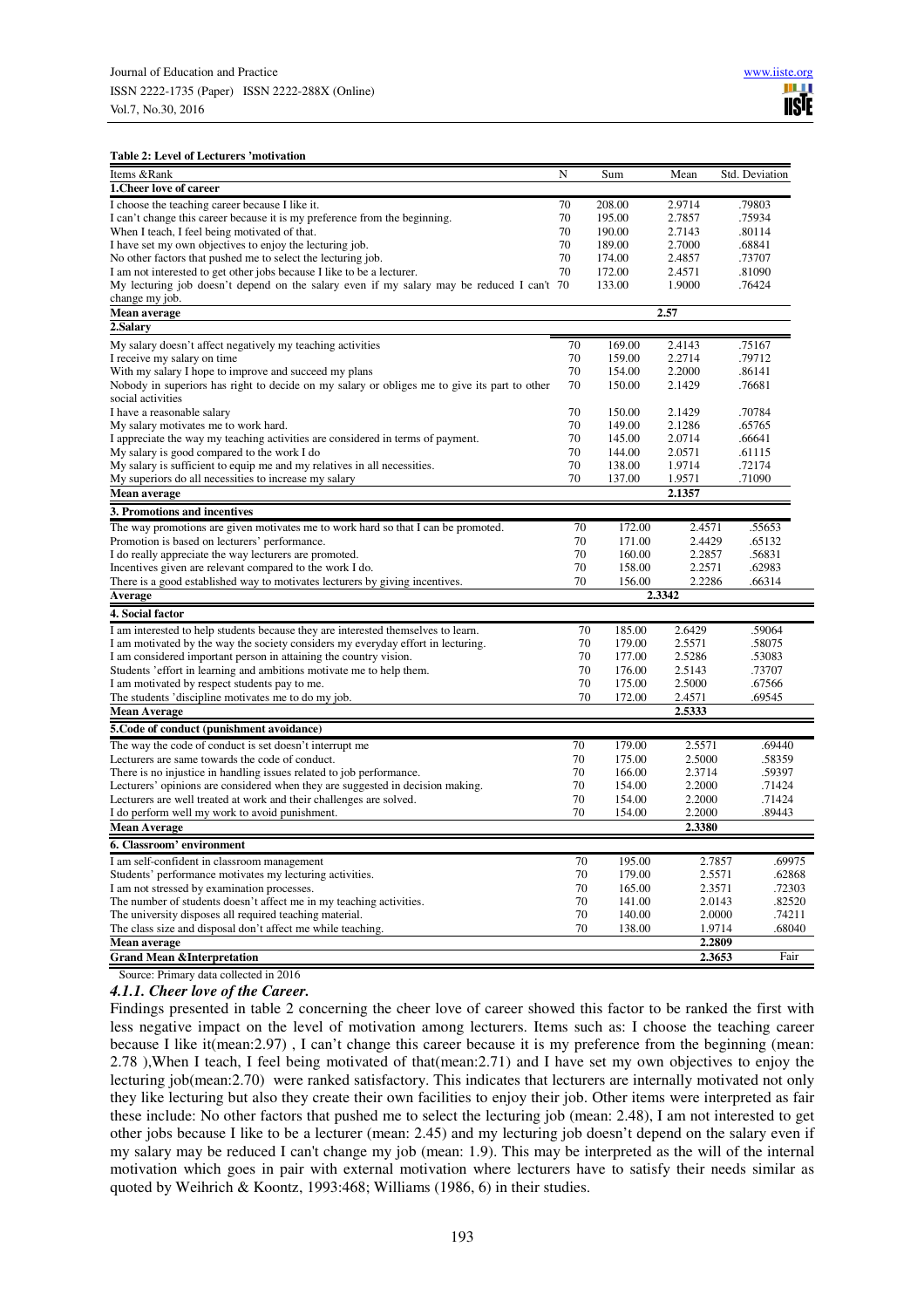# *4.1.2. Salary*

The impact of salary was found to be the most negative influential factor on motivation level. Findings obtained from analysis showed all items to be interpreted as fair and the level of salary was also interpreted as fair with mean of 2.13. Items analyzed starting on the highest were: My salary doesn't affect negatively my teaching activities (2.41), I receive my salary on time (2.27), with my salary I hope to improve and succeed my plans (2.20), Nobody in superiors has right to decide on my salary or obliges me to give its part to other social activities (2.14), I have a reasonable salary(2.14), My salary motivates me to work hard(2.12), I appreciate the way my teaching activities are considered in terms of payment(2.07), My salary is good compared to the work I do(2.05), My salary is sufficient to equip me and my relatives in all necessities(1.97) and My superiors do all necessities to increase my salary(1.95). From the findings it is very important to note that the level of motivation among lecturers increases with salary. From this analysis employees should be paid according the work they do (Equity theory) to maintain them motivated.

#### *4.1.3. Promotions and Incentives*

Findings regarding promotion and incentives revealed this factor to be interpreted as fair and ranked as the third with average mean of 2.33 as presented in table 2. This is because it is very important to motivate employees by giving them incentives and promotions. All items analyzed were interpreted as fair meaning that they disagreed with all suggested positive items to show the level of incentives and promotions. Items were interpreted as follows: The way promotions are given motivates me to work hard so that I can be promoted (mean: 2.45), Promotion is based on lecturers' performance (mean: 2.44), I do really appreciate the way lecturers are promoted (mean: 2.28), Incentives given are relevant compared to the work I do (mean: 2.25) and finally there is a good established way to motivates lecturers by giving incentives (mean: 2.22). According these findings it is observed that once promotions and incentives are not well controlled it may reduce the overall motivation among lecturers. Not only the good way of giving incentives and promotions but also they must be significant to shape workers 'behaviors and raise their positive emotion and commitment at work place.

#### *4.1.4. Social Factors*

Findings presented in table 2 show the social factors to be one of the factors that shape on level of motivation among lecturers. Contrarily to other four analyzed factors presented this factor has revealed to be positive with a mean of 2.53 interpreted as satisfactory. This satisfactory level of lecturers may be resulting from cultural context of Rwandese society where people' life is relying on mutual assistance, support, cooperation, or interaction among constituent parts or members. Items were then ranked in the following sequence: Four were interpreted as satisfactory and these include: I am interested to help students because they are interested themselves to learn (mean: 2.64), I am motivated by the way the society considers my everyday effort in lecturing (mean: 2.55), I am considered important person in attaining the country vision (mean: 2.52) and students 'effort in learning and ambitions motivate me to help them (mean: 2.51). Other two were interpreted as fair: I am motivated by respect students pay to me (mean: 2.50) and students 'discipline motivates me to do my job (mean: 2.45).The low level of the two last items may also give us the reflection about the students' discipline to be the factor that reduces the motivational' level of lecturers.

# *4.1.5. Code of Conduct (Punishment Avoidance)*

The factor "code of conduct" also referred as punishment avoidance was analyzed to discover if their achievements at work are relying on punishment avoidance. It is a common sense that some employees heavily achieve to prevent any consequence if the results differ from the overall target of any organization. Findings revealed this factor to be given a mean of 2.33 also interpreted as fair. Items were ranked as follows: The way the code of conduct is set doesn't interrupt me (mean: 2.55) interpreted as satisfactory. This was set identify the attitude of lecturers regarding their code of conduct. Other 5 items were all interpreted as fair and ranked in the following order: Lecturers are same towards the code of conduct (mean: 2.50), There is no injustice in handling issues related to job performance (mean: 2.37), Lecturers' opinions are considered when they are suggested in decision making (mean2.20), Lecturers are well treated at work and their challenges are solved (mean: 2.20) and I do perform well my work to avoid punishment (2.20). Lecturers were highly committed at their work; this was shown by how they are internally self-motivated but for not avoiding punishment. From the findings researcher deducted that once employees are not same treated according the policy it will be immediately associated with the decrement of motivational level.

# *4.1.6. Classroom Environment*

Findings regarding the classroom environment factor showed this factor to be ranked as second in affecting the level of motivation among lecturers. The mean associated to this was 2.28 interpreted as fair. Two items were interpreted as satisfactory while other four factors were classified as fair. Those interpreted as satisfactory are: I am self-confident in classroom management (mean: 2.78) and Students' performance motivates my lecturing activities (mean: 2.55). These two items were set to analyze the mood found in the classroom on the hand of lecturers and students. The satisfactory may be because of the internal motivation where lecturers tend always to enjoy their lecturing activity. Items interpreted as fair are: I am not stressed by examination processes (mean: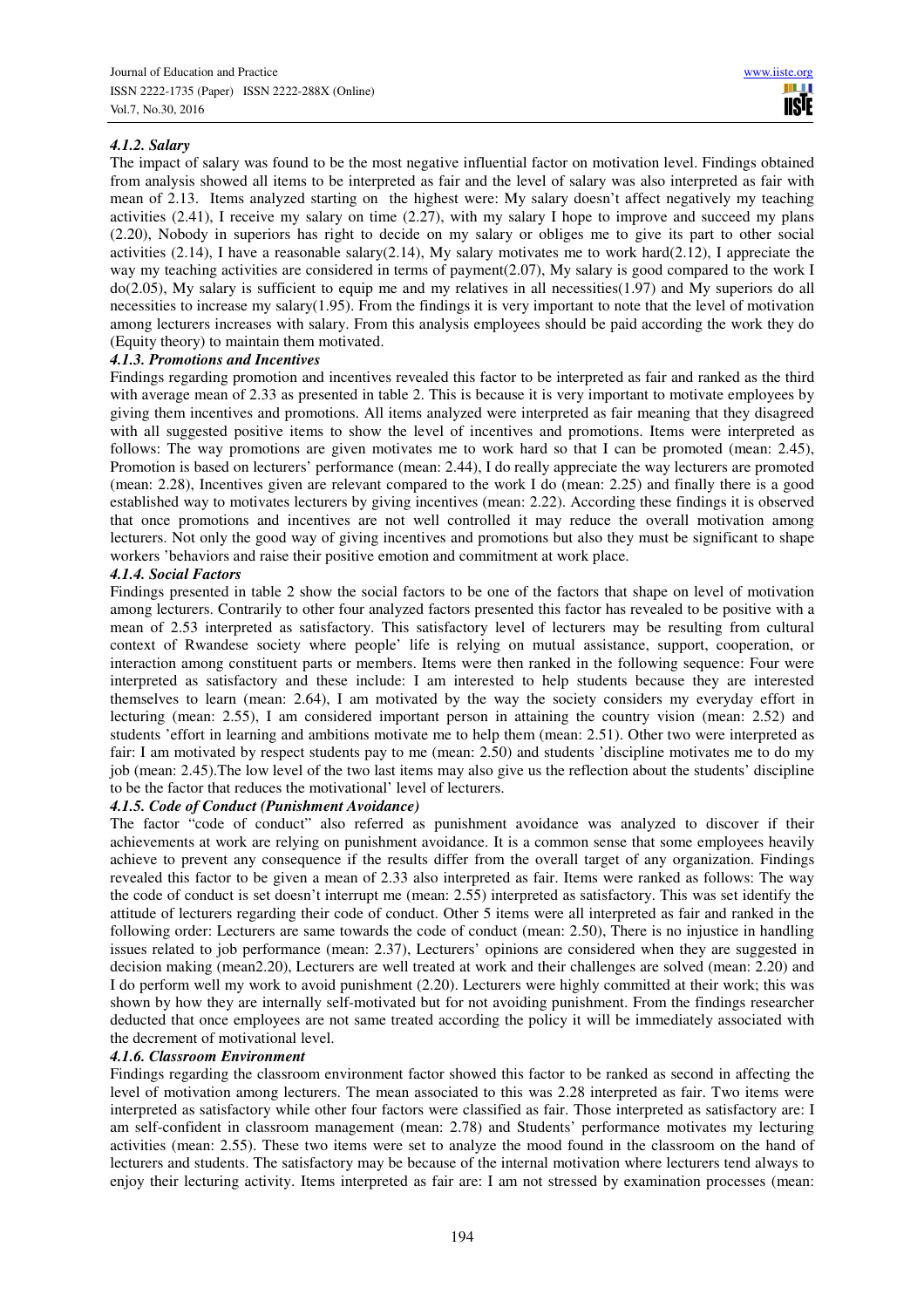2.25), the number of students doesn't affect me in my teaching activities (mean: 2.01), The university disposes all required teaching material (mean: 2.00) and lastly The class size and disposal don't affect me while teaching (mean: 1.97).The fair interpretation on four last items could be based on classroom' standards which were not convenient to facilitate teaching and learning activities.

#### **4.2. Level of Job Satisfaction among lecturers**

Findings presented in table 3 showed that the level of job satisfaction among lecturers was interpreted as fair with a mean average 2.362. Factor such as respect co-workers was only one factor ranked satisfactory with a mean of 2.60. Other factors were interpreted as fair with different means starting on opportunity for advancement (mean:2.49) ,relation with supervisors(mean:2.45), workload and stress level(mean:2.39), financial reward(2.15) and working conditions(2.06). It is noted that the working conditions factor tends to reduce the level of job satisfaction more than other factors while respect co-workers shows the less impact in reducing that level.

#### **Table 3: Level of Job satisfaction**

| Items and Rank                                                                                                                                                  |    |                        |                  |                                  | Std.                           |
|-----------------------------------------------------------------------------------------------------------------------------------------------------------------|----|------------------------|------------------|----------------------------------|--------------------------------|
|                                                                                                                                                                 |    |                        |                  |                                  | N Sum Mean Deviation           |
| 1. Financial reward                                                                                                                                             |    |                        |                  |                                  |                                |
| My salary satisfies me because it doesn't affect negatively my teaching activities.<br>I am satisfied with my salary.                                           |    |                        |                  | 70160.002.2857<br>70158.002.2571 | .66251<br>.67428               |
| My salary satisfies me because is reasonable.                                                                                                                   |    |                        |                  | 70157.002.2429                   | .69022                         |
| I am satisfied with the way my salary is respected; nobody in superiors has right to decide on my salary or obliges me to give its70154.002.2000                |    |                        |                  |                                  | .67244                         |
| part to other social activities.                                                                                                                                |    |                        |                  |                                  |                                |
| I am satisfied with the payment time.                                                                                                                           |    |                        |                  | 70154.002.2000                   | .67244                         |
| I am satisfied with my salary because it will help me to improve and reach my plans.                                                                            |    |                        |                  | 70150.002.1429                   | .64349                         |
| I am satisfied with the way my teaching activities are considered in terms of payment.                                                                          |    |                        |                  | 70149.002.1286                   | .67933                         |
| I am satisfied because my salary is enough compared to the work I do.                                                                                           |    |                        |                  | 70146.002.0857                   | .63114                         |
| I am satisfied with my salary because is sufficient to equip me and my relatives in all necessities.                                                            |    |                        |                  | 70143.002.0429                   | .66889                         |
| I am satisfied because my superiors do all necessities to increase my salary.                                                                                   |    |                        |                  | 70138.001.9714                   | .61317                         |
| <b>Mean Average</b>                                                                                                                                             |    |                        |                  | 2.1557                           |                                |
| 2. Relation with supervisors                                                                                                                                    |    |                        |                  |                                  |                                |
| I am satisfied with the ways my supervisors pay respect to me.                                                                                                  |    | 70 181.00              |                  | 2.5857                           | .67013                         |
| I am satisfied because my supervisors don't harm me at work always support me.                                                                                  |    | 70 175.00              |                  | 2.5000                           | .65386                         |
| I am satisfied because my supervisors gave me clear responsibilities.                                                                                           |    | 70 175.00              |                  | 2.5000                           | .67566                         |
| I am satisfied with the way my supervisors give feedback.                                                                                                       |    | 70 173.00              |                  | 2.4714                           | .65323                         |
| I am my satisfied because my opinions at work are considered.                                                                                                   |    | 70 168.00              |                  | 2.4000                           | .71017<br>.68404               |
| I am satisfied at work because my supervisors are able to manage employees equally.<br>Mean average                                                             |    | 70 160.00              |                  | 2.2857<br>2.4571                 |                                |
|                                                                                                                                                                 |    |                        |                  |                                  |                                |
| 3. Respect co-workers                                                                                                                                           |    |                        |                  |                                  |                                |
| I am satisfied with the respect existing among lecturers.                                                                                                       |    | 70 190.00              |                  | 2.7143                           | .54221                         |
| I am satisfied with Lecturers' respect towards their colleagues.                                                                                                |    | 70 186.00              |                  | 2.6571<br>2.6429                 | .50750                         |
| I am satisfied with the way lecturers help each other.<br>I am satisfied with the way there is a team work in the working area.                                 |    | 70 185.00<br>70 181.00 |                  | 2.5857                           | .51177<br>.52455               |
| I am satisfied because there is a good communication between lecturers.                                                                                         |    | 70 180.00              |                  | 2.5714                           | .52672                         |
| I am satisfied with the job because my colleagues don't fell jealous of me.                                                                                     |    | 70 173.00              |                  | 2.4714                           | .63065                         |
| <b>Mean average</b>                                                                                                                                             |    |                        |                  | 2.6071                           |                                |
| 4. Opportunity for advancement                                                                                                                                  |    |                        |                  |                                  |                                |
| I am satisfied with my work because through it I hope that my profession will be highly developed.                                                              | 70 | 185.00                 |                  | 2.6429                           | .59064                         |
| I am satisfied because my universities give us the study leave in need.                                                                                         | 70 |                        | 184.00           | 2.6286                           | .72575                         |
| I am satisfied with my work because I always advance in the career.                                                                                             | 70 | 181.00                 |                  | 2.5857                           | .55149                         |
| I am satisfied with the chance given to all lecturers.                                                                                                          | 70 |                        | 169.00           | 2.4143                           | .78929                         |
| I am satisfied with the way the university favors lecturers to increase their skills.                                                                           | 70 |                        | 165.00           | 2.3571                           | .85186                         |
| I am satisfied with the way the university has set regular training to lecturers.                                                                               | 70 | 162.00                 |                  | 2.3143                           | .92537                         |
| Mean average                                                                                                                                                    |    |                        |                  | 2.4904                           |                                |
| 5. Workload and stress level                                                                                                                                    |    |                        |                  |                                  |                                |
| I am satisfied at my work because exams do not stress me.                                                                                                       |    | 70                     | 173.00           |                                  | 2.4714 .58288                  |
| I am satisfied with my work because there is a clear policy towards the work.                                                                                   |    | 70<br>70               | 172.00<br>172.00 |                                  | 2.4571 .52985<br>2.4571 .60638 |
| I am satisfied because other university' activities do not affect my teaching activities.<br>I am satisfied with my working hours because they do not stress me |    | 70                     | 166.00           |                                  | 2.3714 .70549                  |
| I am satisfied at my work because there is no stress.                                                                                                           |    | 70                     | 165.00           |                                  | 2.3571 .66016                  |
| I am satisfied at work because none blames me because of learners 'low results                                                                                  |    | 70                     | 159.00           |                                  | 2.2714 .63523                  |
| Mean average                                                                                                                                                    |    |                        |                  | 2.3975                           |                                |
| <b>6. Working conditions</b>                                                                                                                                    |    |                        |                  |                                  |                                |
| I am satisfied at work because of job security.                                                                                                                 |    | 70                     | 166.00           | 2.3714                           | .78337                         |
| I am satisfied with my work because the job location doesn't affect me.                                                                                         |    | 70                     | 158.00           | 2.2571                           | .75538                         |
| I am satisfied with my work because the teaching environment doesn't affect me.                                                                                 |    | 70                     | 152.00           | 2.1714                           | .70137                         |
| I am satisfied at job because the university always makes the working conditions affordable.                                                                    |    | 70                     | 149.00           | 2.1286                           | .67933                         |
| I am satisfied because classrooms are equipped by all necessities to favor teaching activities.                                                                 |    | 70                     | 122.00           | 1.7429                           | .69545                         |
| The way teaching materials are provided satisfies me a lot.                                                                                                     |    | 70                     | 122.00           | 1.7429                           | .75538                         |
| Mean average                                                                                                                                                    |    |                        |                  | 2.0690                           |                                |
| <b>Grand Mean &amp;Interpretation</b>                                                                                                                           |    |                        |                  | 2.3628                           | Fair                           |

Source: Primary data collected in 2016.

#### *4.2.1. Satisfaction by Financial Reward*

The negative impact of financial reward was ranked by respondents to be the second and interpreted as fair with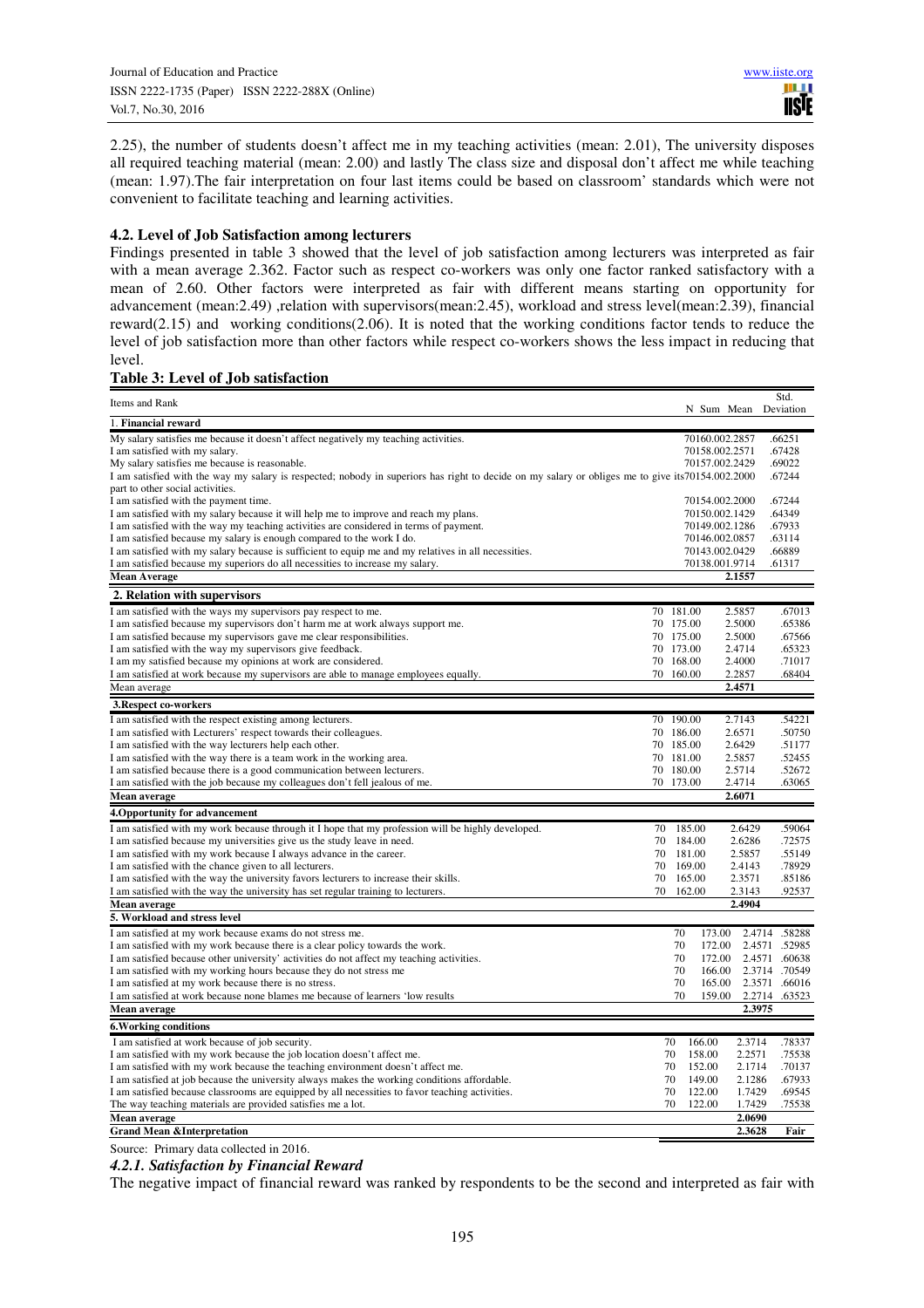an average mean of 2.15 yielded from 10 items used to analyze this factor. All items were interpreted as fair that indicates that the financial reward plays an important role to increase or decrease the level of job satisfaction. Items were ranked as follows: My salary satisfies me because it doesn't affect negatively my teaching activities(mean:2.28), I am satisfied with my salary(mean: 2.25), My salary satisfies me because is reasonable (mean:2.24), I am satisfied with the way my salary is respected; nobody in superiors has right to decide on my salary or obliges me to give its part to other social activities(mean: 2.20), I am satisfied with the payment time(mean: 2.20), I am satisfied with my salary because it will help me to improve and reach my plans(mean:2.14), I am satisfied with the way my teaching activities are considered in terms of payment(mean:2.12), I am satisfied with my salary because is sufficient to equip me and my relatives in all necessities(mean:2.08) and I am satisfied because my superiors do all necessities to increase my salary(mean:1.97). Basing on these findings one may observe that the financial rewards obtained at work place have an important impact on level of job satisfaction.

# *4.2.2. Satisfaction by Relation with Supervisors*

The ranks of items used to analyze the level of relation with supervisors on job satisfaction are listed in table 3. The level of relation with supervisors was interpreted as fair with an average mean of 2.45. Items and their ranks are: I am satisfied with the ways my supervisors pay respect to me (mean:2.58) interpreted as satisfactory; others were interpreted as fair and include : I am satisfied because my supervisors don't harm me at work always support me(mean: 2.50), I am satisfied because my supervisors gave me clear responsibilities(mean :2.50), I am satisfied with the way my supervisors give feedback(mean:2.47), I am my satisfied because my opinions at work are considered(mean:2.40) and I am satisfied at work because my supervisors are able to manage employees equally(mean:2.28). Findings revealed that the level of job satisfaction depends on the relationship between supervisors and employees.

# *4.2.3. Satisfaction by Respect Co-workers*

Findings from the analysis showed how the respect co-workers factor plays an important role to increase the level of job satisfaction. This factor was ranked as the first with average mean of 2.60 and interpreted as satisfactory. Five items were interpreted as satisfactory while one was fair. These are: I am satisfied with the respect existing among lecturers (mean: 2.71), I am satisfied with Lecturers' respect towards their colleagues (mean: 2.65), I am satisfied with the way lecturers help each other (mean :2.64), I am satisfied with the way there is a team work in the working area(mean2.58), I am satisfied because there is a good communication between lecturers(mean: 2.57) and I am satisfied with the job because my colleagues don't fell jealous of me (mean:2.47).

# *4.2.4. Satisfaction by Opportunity for Advancement*

Findings revealed the level of opportunity for advancement to be fair with an average mean of 2.49 from the combination of 6 items. Three items were interpreted satisfactory while other there were interpreted as fair. These items include: I am satisfied with my work because through it I hope that my profession will be highly developed(mean 2.64), I am satisfied because my universities give us the study leave in need(mean:2.62), I am satisfied with my work because I always advance in the career(mean:2.58), I am satisfied with the chance given to all lecturers(mean:2.41), I am satisfied with the way the university favors lecturers to increase their skills(mean:2.35) and I am satisfied with the way the university has set regular training to lecturers(2.31). It has been noted that when workers are helped to advance in the career; there will be the reduction of challenges related to the job performance and their level of satisfaction will be increased.

# *4.2.5. Satisfaction by Workload and Stress level*

The level of workload and stress level was shown by the mean of 2.39 interpreted as fair. All items included were interpreted as fair and ranked as follows: I am satisfied at my work because exams do not stress me (mean: 2.47), I am satisfied with my work because there is a clear policy towards the work (mean:2.45), I am satisfied because other university' activities do not affect my teaching activities(mean:2.45), am satisfied with my working hours because they do not stress me(mean:2.37), am satisfied at my work because there is no stress(mean:2.35) and I am satisfied at work because none blames me because of learners' low results(mean:2.27). These showed that workload and stress level of worker is closely linked with the level of job satisfaction.

#### *4.2.6. Satisfaction by Working Conditions*

The negative effect of working conditions on job satisfaction was ranked the first. Findings demonstrated that four items were interpreted as fair while other two were interpreted as poor. The mean average of this factor was 2.06 interpreted as fair. Six analyzed items are the followings: I am satisfied at work because of job security(mean2.37), I am satisfied with my work because the job location doesn't affect me(mean:2.25), I am satisfied with my work because the teaching environment doesn't affect me(mean2.17), I am satisfied at job because the university always makes the working conditions affordable(mean: 2.12), I am satisfied because classrooms are equipped by all necessities to favor teaching activities(mean:1.74) and The way teaching materials are provided satisfies me a lot (mean:1.74). People tend to be satisfied when the working conditions are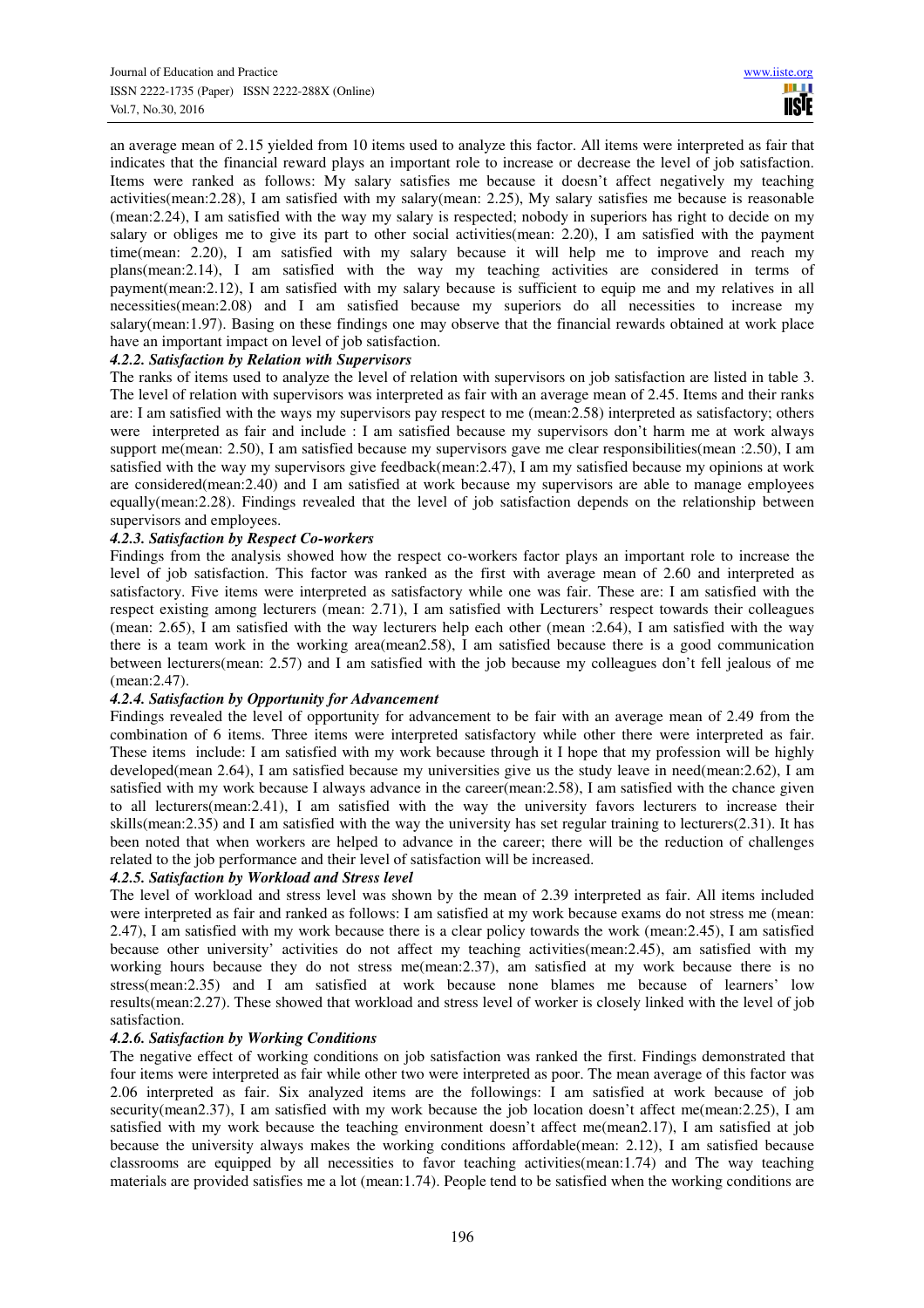good, safe and equipped by all necessities.

#### **4.3. Hypotheses Testing**

Findings presented in table 4 regarding seven hypotheses concerning relationships between all factors of motivation, Level of motivation correlated with job satisfaction were interpreted as follows:

**H01**. The null hypothesis of no significant relationship between the level of cheer love of the career and job satisfaction was rejected because of r-value of 0.593 and sig -value of .000 lesser than 0.01. This means that the level of relationship was 59.3% positive.

**H02**. The null hypothesis of no significant relationship between the level of salary and job satisfaction was rejected because of r-value of 0.777 and sig -value of .000 lesser than 0.01. This means the level of relationship was 77.7% positive.

**H03**. The null hypothesis of no significant relationship between the level of incentives &promotions and job satisfaction was rejected because of r-value of 0.487 and sig -value of .000 lesser than 0.01. This means that the level of relationship was 48.7% positive.

**H04**. The null hypothesis of no significant relationship between the level of social factors and job satisfaction was rejected because of r-value of 0.73 and sig -value of .000 lesser than 0.01. This means that the level of relationship was 73% positive.

**H05**. The null hypothesis of no significant relationship between the level of code of conduct and job satisfaction was rejected because of r-value of 0.469 and sig -value of .000 lesser than 0.01. This means that the level of relationship was 46.9% positive.

**H06**. The null hypothesis of no significant relationship between the level of classroom environment and job satisfaction was rejected because of r-value of 0.68.6 and sig -value of .000 lesser than 0.01. This means that the level of relationship was 68.6% positive.

**H07**. The null hypothesis of no significant relationship between the level of lecturers' motivation and job satisfaction was rejected because of r-value of 0.821 and sig -value of .000 lesser than 0.01. This means that the level of relationship was 82.1% positive.

From that, the researcher concluded that if one variable goes up the other will be benefited from that increment and the effect is oriented in the same direction.

| Table 4: Correlations (Factors of Motivation; Level of lecturers' motivation with Job satisfaction) |  |
|-----------------------------------------------------------------------------------------------------|--|
|-----------------------------------------------------------------------------------------------------|--|

|                                        |                        | Cheer love of |              | Incentives & | Social               | Code of      | Classroom   | Level of             | Level of Job |
|----------------------------------------|------------------------|---------------|--------------|--------------|----------------------|--------------|-------------|----------------------|--------------|
|                                        |                        | the career    | Salary       | promotions   | factors              | conduct      | environment | Motivation           | Satisfaction |
| Cheer love of<br>Career.               | Pearson<br>Correlation | 1             | $.601**$     | $.418***$    | $.619**$             | $.383**$     | $.565***$   | $.801**$             | $.593***$    |
|                                        | $Sig.(2-tailed)$       |               | .000         | .000         | .000                 | .001         | .000        | .000                 | .000.        |
|                                        | N                      | 70            | 70           | 70           | 70                   | 70           | 70          | 70                   | 70           |
| Salary                                 | Pearson<br>Correlation | $.601**$      | $\mathbf{1}$ | $.341**$     | $.639**$             | $.474***$    | $.523***$   | $.834***$            | $.777***$    |
|                                        | Sig.(2-tailed)         | .000          |              | .004         | .000                 | .000         | .000        | .000                 | .000.        |
|                                        | N                      | 70            | 70           | 70           | 70                   | 70           | 70          | 70                   | 70           |
| Incentives & promotions                | Pearson<br>Correlation | $.418***$     | $.341**$     | 1            | $.535**$             | $.655**$     | $.357**$    | $.654**$             | $.487**$     |
|                                        | Sig.(2-tailed)         | .000          | .004         |              | .000                 | .000         | .002        | .000                 | .000.        |
|                                        | N                      | 70            | 70           | 70           | 70                   | 70           | 70          | 70                   | 70           |
| Social factors                         | Pearson<br>Correlation | $.619**$      | $.639**$     | $.535***$    | $\mathbf{1}$         | $.555$ **    | $.638**$    | $.857**$             | $.730*$      |
|                                        | $Sig.(2-tailed)$       | .000          | .000         | .000         |                      | .000         | .000        | .000                 | .000         |
|                                        | N                      | 70            | 70           | 70           | 70                   | 70           | 70          | 70                   | 70           |
| Code of conduct                        | Pearson<br>Correlation | $.383**$      | $.474***$    | $.655***$    | $.555$ <sup>**</sup> | $\mathbf{1}$ | $.392**$    | $.702$ <sup>**</sup> | .469*        |
|                                        | Sig.(2-tailed)         | .001          | .000         | .000         | .000                 |              | .001        | .000                 | .000         |
|                                        | N                      | 70            | 70           | 70           | 70                   | 70           | 70          | 70                   | 70           |
| Classroom environment                  | Pearson<br>Correlation | $.565**$      | $.523***$    | $.357***$    | $.638^{**}$          | $.392**$     | 1           | $.742$ **            | $.686^{**}$  |
|                                        | Sig.(2-tailed)         | .000          | .000         | .002         | .000                 | .001         |             | .000                 | .000         |
|                                        | N                      | 70            | 70           | 70           | 70                   | 70           | 70          | 70                   | 70           |
| Level of Motivation<br>among Lecturers | Pearson<br>Correlation | $.801^{*}$    | $.834*$      | $.654*$      | $.857**$             | $.702*$      | $.742*$     | 1                    | $.821**$     |
|                                        | Sig.(2-tailed)         | .000          | .000         | .000         | .000                 | .000         | .000        |                      | .000.        |
|                                        | N                      | 70            | 70           | 70           | 70                   | 70           | 70          | 70                   | 70           |

\*\*. Correlation is significant at the 0.01 level (2-tailed).

#### **4.4. Findings**

#### *4.4.1. Factors Affecting lecturers' Motivation and Related levels.*

The study availed the factors of lecturers 'motivation and their effects. The level of lecturers' motivation was first negatively affected by salary (mean =2.13), Classroom environment (mean =2.28), Promotion &incentives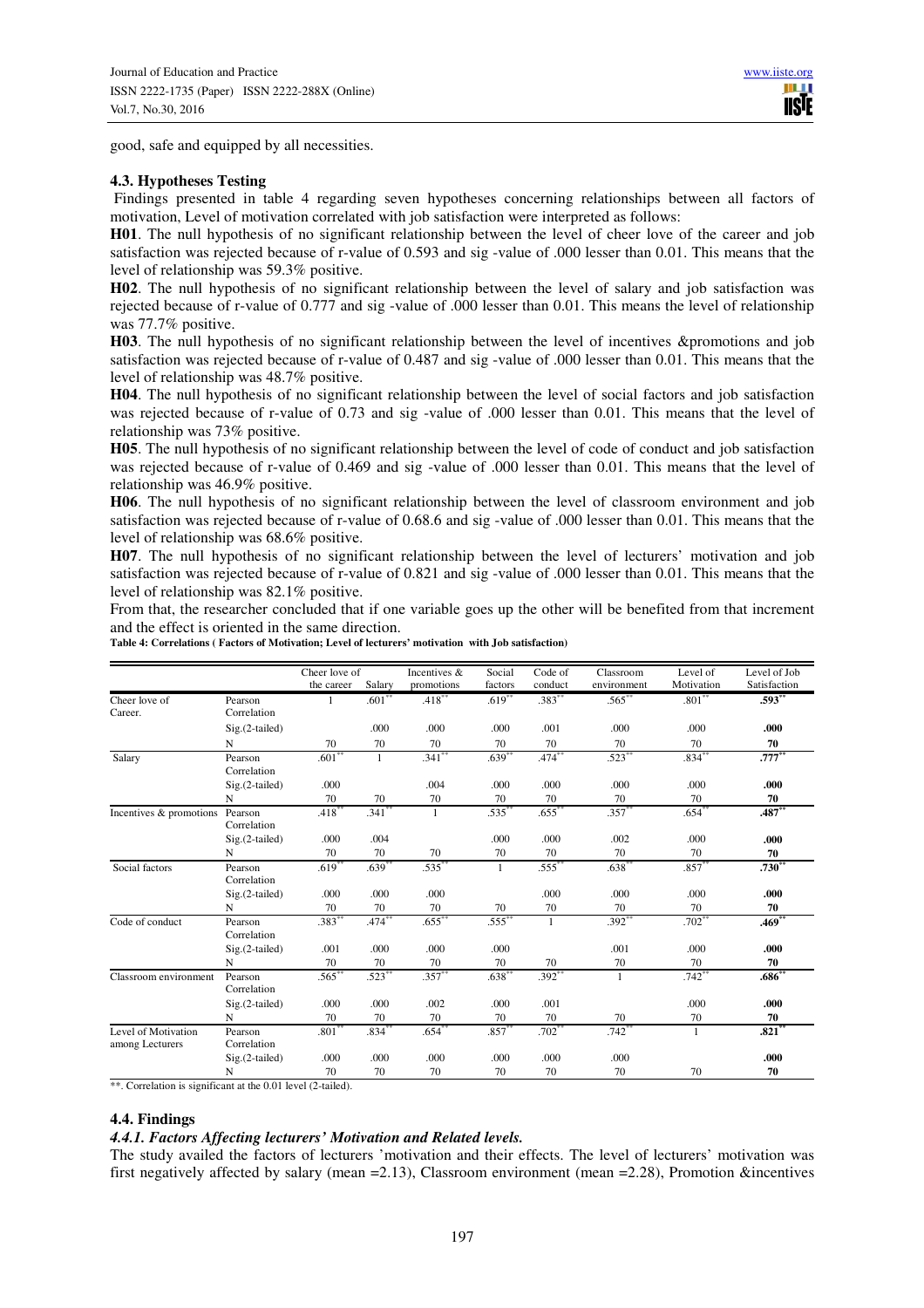(mean =2.334), Code of conduct (2.338), Social factors (mean=2.53) lastly it was affected by cheer love of career (internal motivation) with the mean of 2.57. Lecturers showed being highly internally motivated than other factors and highly negatively affected by salary.

#### *4.4.2. Factors Affecting Job Satisfaction among lecturers.*

The findings of the study showed working conditions being at the first rank to affect negatively the level of job satisfaction with the mean of 2.069, followed by financial rewards with the mean of 2.155, thirdly by workload and stress level by a mean of 2.39, the fourth factors was relation with supervisors with a mean of 2.45, fifthly by opportunity for advancement (2.49) and lastly by respect co-workers with a mean of 2.60. The level of job satisfaction was highly decreased by working conditions and financial rewards while respect co-workers showed to be the least factors to decrease its level.

#### *4.4.3. Level of Motivation among lecturers*.

The findings of the study showed that the level of lecturers' motivation was fair with the mean of 2.365**.** 

#### *4. 4.4.Level of Job satisfaction among lecturers*

The findings of the study showed that the level of job satisfaction was fair with the mean of 2.362**.** 

#### *4.4.5. Correlations*

The findings reported the significance of relationships between all correlated variables. It was shown largely by the significance values which were all lesser than sig value of 0.01 (2-tailed). The following observations were drawn from hypotheses testing.

a. There was a significant relationship between the levels of cheer love of career with the job satisfaction shown by the sig. value of .000 (2 - tailed) with a positive relationship of 59.3%.

b. The study showed the significant relationship between salary and job satisfaction with a sig. value of .000 (2 tailled) and a high positive relationship of 77.7%.

c. The relationship between levels of incentives& promotions with the job satisfaction was declared significant with a sig value of .000 with a medium positive relationship of 48.7%.

d. The relationship between social factors and job satisfaction was declared significant shown by sig value of .000 with a high positive relationship of 73%.

e. The relationship between the levels of codes of conduct with job satisfaction was shown significant value of .000 with a medium positive relationship of 49%.

f. The correlation of classroom environment was significant with a high positive relationship of 68.6% with a sig value of .000.

g. Finally the correlation of level of lecturers' Motivation (independent Variable) with level of job satisfaction (dependent variable) was declared significant shown by sig value of .000 with a high positive relationship of 82.1%.

# **5. Conclusions and Recommendations**

#### *5.1. Conclusions*

Generally based on the findings the researcher concluded that there is a significant relationship between the levels of lecturers 'motivation and jobs satisfaction in public university of Rwanda. The specific conclusions were drawn from findings of the study.

**1.**The null hypotheses (H01, H02, H03, H04, H05, H06 and H07) of no significant relationship between factors of motivation among lecturers (Cheer lover of career, Salary, Incentives & Promotions, Social factors, Code of conduct, Classroom environment) , level of lecturers' motivation correlated with the level of job satisfaction among lecturers of public university of Rwanda were all rejected because of their sig levels of .000 being lesser compared to the significance level of 0.01 level (2-tailed). It was concluded that all relationships were positively significant.

**2.** Theories such as Expectancy, Equity, Job enrichment, Self-determination theory, Maslow's Theory of Motivation/Satisfaction (1943), Herzberg's Two-Factor Theory (1959), and Theory X & Y (Douglas McGregor) (1960) were upheld by the findings of the study. It has been noted that the relationships for all cases analyzed were positives to mean that once one variable goes up or decreases so will be the other one.

**3.** The study contributed in knowledge generation by indicating the relationship existing between the level of motivation and job satisfaction among lecturers of university of Rwanda. The level of motivation among lecturers was first negatively affected by salary> classroom conditions >incentives &promotions >code of conduct >social factors > cheer love of career. In other words internal motivation (cheer love of career) tends to increase the overall level of motivation while salary tends to decrease the level of motivation. The findings on the hand on of job satisfaction showed the following order: Working conditions >Financial rewards> Workload and stress level >Relation with supervisors >Opportunity for advancement >Respect co-workers.

**4.** No study that correlated lecturers' motivation and job satisfaction in Rwanda. The findings from the study covered the gaps related to the level of motivation and job satisfaction in lecturers. The study also demonstrated the ranking of factors affecting both motivation and job satisfaction among lecturers in Rwanda.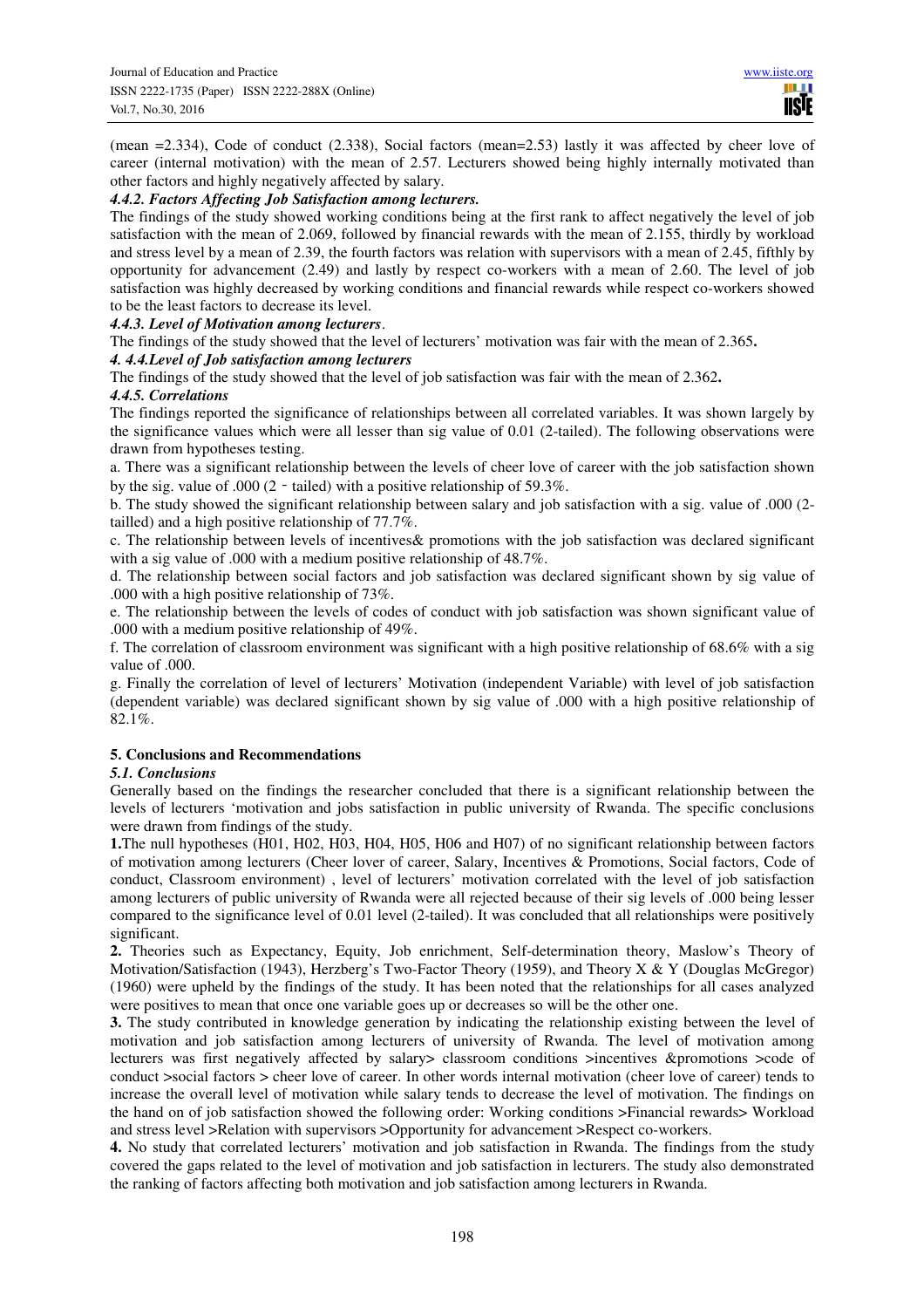HH I **USIE** 

# *5.2. Recommendations*

From findings of the research it has been concluded that an upgraded factor of motivation will have a positive impact on job satisfaction. From that the following recommendations should be considered to increase and maintain the level of lecturers' motivation and job satisfaction.

**1.** There should be a good plan to adjust regularly all issues related on payment.

**2.** The classroom environment and working conditions should be well controlled and equipped by all necessities to be more enjoyable for keeping lecturers and students motivated and satisfied.

**3.** Regular incentives and clear policies regarding promotions should be basically set to avail equal chance and maintain lecturing staff motivated.

**4.** Regular training and more opportunity for career advancement should be created to increase the level motivation and job satisfaction of lecturing staff.

**5.** Effective communication and feedback should be well maintained among administrative staff, lecturing staff and all educational stakeholders to create a team working conditions which will make them internally motivated by accomplishing their responsibilities and tasks.

**6.** Regular researches should be done in different corners regarding the motivation and job satisfaction among lecturers in universities.

# **References**

1. Amin, A.E (2005). *Social science research, conception, methodology and analysis*, Makerere university, printery, Kampala, Uganda.

2. Bennell, P. & Akyeampong, K. (2007) *Teacher motivation in Sub-Saharan Africa and South Asia, Researching the Issues*, 71, Department for International Development. Available online at https://www.researchgate.net/publication/44838477. Retrieved on 20th January 2016

3. Berry, Lilly M. (1997). *Psychology at Work*. San Francisco: McGraw Hill Companies Inc.

4. Brookhart, S.M., & Freeman, D.J. (1992). *Characteristics of entering teacher candidates. Review of Educational Research, 62,* 37–60.

5. Cameron, M., Berger, J.G., Lovett, S. & Baker, R. (2007). *Early career teachers' Opportunities for professional learning: impacts on teaching practice, job satisfaction, motivation, and career decisions*, *paper presented at British Education Research Association Annual Conference, Institute of Education, London, 7th* September 2007. Available at: http://www.leeds.ac.uk/educol/documents/177814.pdf. Retrieved on 15<sup>th</sup> January 2016.

6. Deci, E. L. & Ryan, R. M. (1985). *Intrinsic motivation and self-determination in human* behavior. Springer Science & Business Media.

7. Deci, E.L. et Ryan, R.M. (1991), « *A motivational approach to self: integration in personality* »,Dienstbier, R.A. (Ed), Perspectives on Motivation : Nebraska symposium on motivation 1990, vol.38, Lincoln, University of Nebraska Press, p.237- 284.

8. Frase, Larry E. 1989. "*The Effects of Teaching Rewards on Recognition and Job Enrichment.*" *Journal of Educational Research Vol. 83, No. 1*: 53-57.

 9. Frase, Larry E. 1992. *Maximizing People Power in Schools: Motivating and Managing Teachers and Staff*. Newbury Park, CA: Corwin Press, Inc

10. Griffin, R. W. (2013). *Management*. Eleventh Ed. Texas A&M University, South Western, Cengage Learning.

11. Hall, Jay and Martha S. Williams(1986). *Work Motivation Inventory*.The Woodlands, Texas: Telemetrics International, Inc., 1986.

12. Hargreaves, L. (2007). *How can the status of teachers and the teaching profession be improved, paper presented at British Educational Research Association Annual Conference, September 6-9*, *Institute of Education, London.* 

13. Johnson, Susan Moore. 1986. "*Incentives for Teachers: What Motivates, What Matters." Educational Administration Quarterly Vol. 22, No. 3 (Summer 1986*): 54-79.

14. Kyriacou, C., Hultgren, Ã. & Stephens, P.(1999) *Student teachers' motivation to become a secondary school teacher in England and Norway*, *Teacher Development, 3(3),* 373- 381.

15. Lortie, D. 1976. *School Teacher: A Sociological Study*. Chicago: *University of Chicago Press.* 

16. Malmberg, L.E. (2006*). Goal-orientation and teacher motivation among teacher applicants and student teachers*, *Teaching and Teacher Education, 22(1)*, 58-76.

17. McGregor, D. (1960) "*The human side of enterprise*". New York: McGraw-Hill (1960).

18. Mitchell, D. E., Ortiz, F I., and Mitchell, I K. 1987. *Work Orientation and Job Performance: Toward a Cultural Theory of Work Motivation*. *Albany, NY. State University of New York Press*.

19. Organisation for Economic Co-operation and Development World Education Indicators (OECD/WEI) (2005).*Education trends in perspective analysis of the World Education Indicators.*